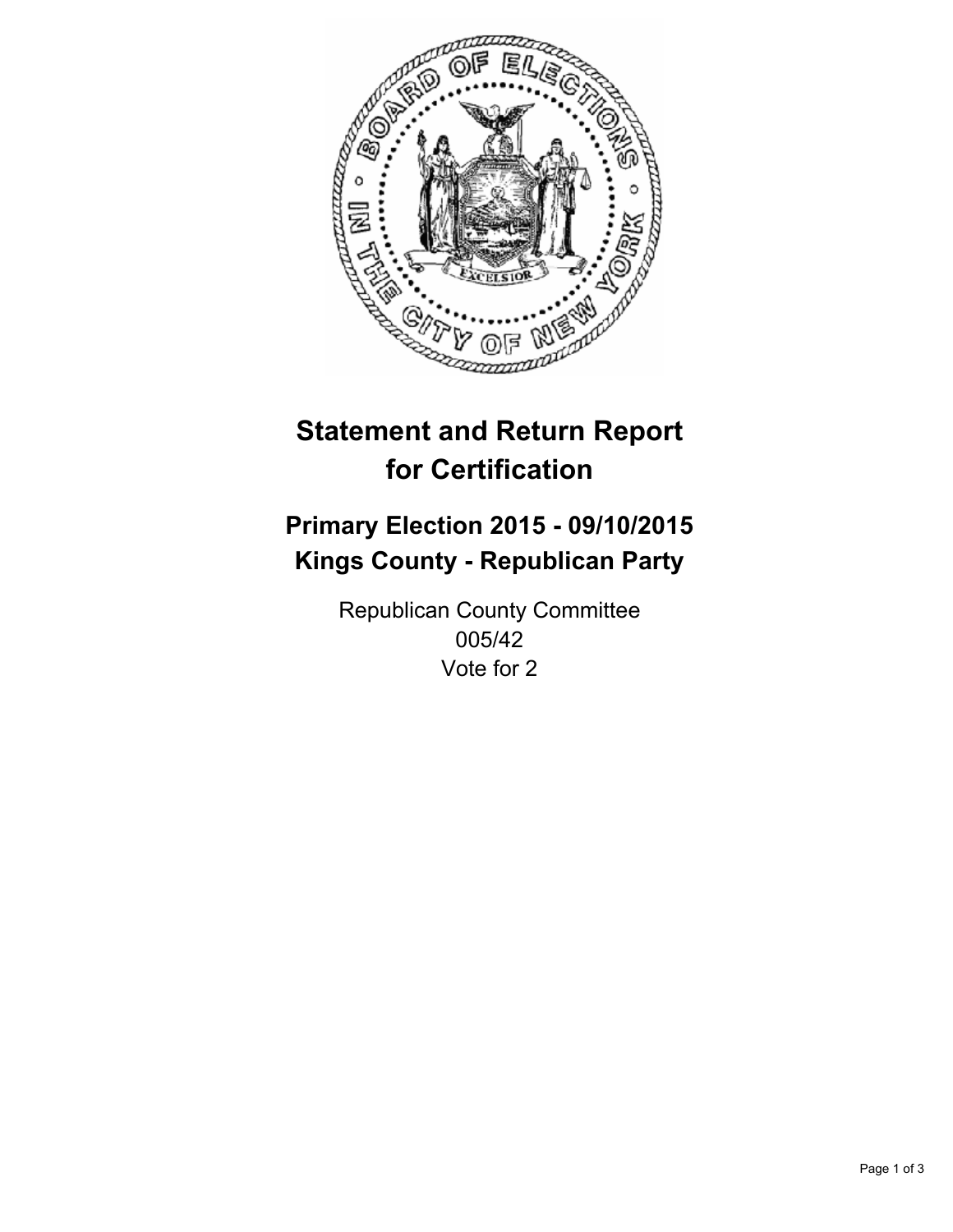

### **Assembly District 42**

| <b>PUBLIC COUNTER</b>                                    | 3 |
|----------------------------------------------------------|---|
| ABSENTEE/MILITARY                                        | 0 |
| <b>AFFIDAVIT</b>                                         | 0 |
| <b>Total Ballots</b>                                     | 3 |
| Less - Inapplicable Federal/Special Presidential Ballots | 0 |
| <b>Total Applicable Ballots</b>                          | 3 |
| MARILYN J. JOHN                                          | 2 |
| <b>ABDUL MANNAN</b>                                      | 2 |
| <b>SYLVIO MANASSE</b>                                    | 0 |
| <b>DIANE LECONTE</b>                                     |   |
| <b>Total Votes</b>                                       | 5 |
| Unrecorded                                               |   |